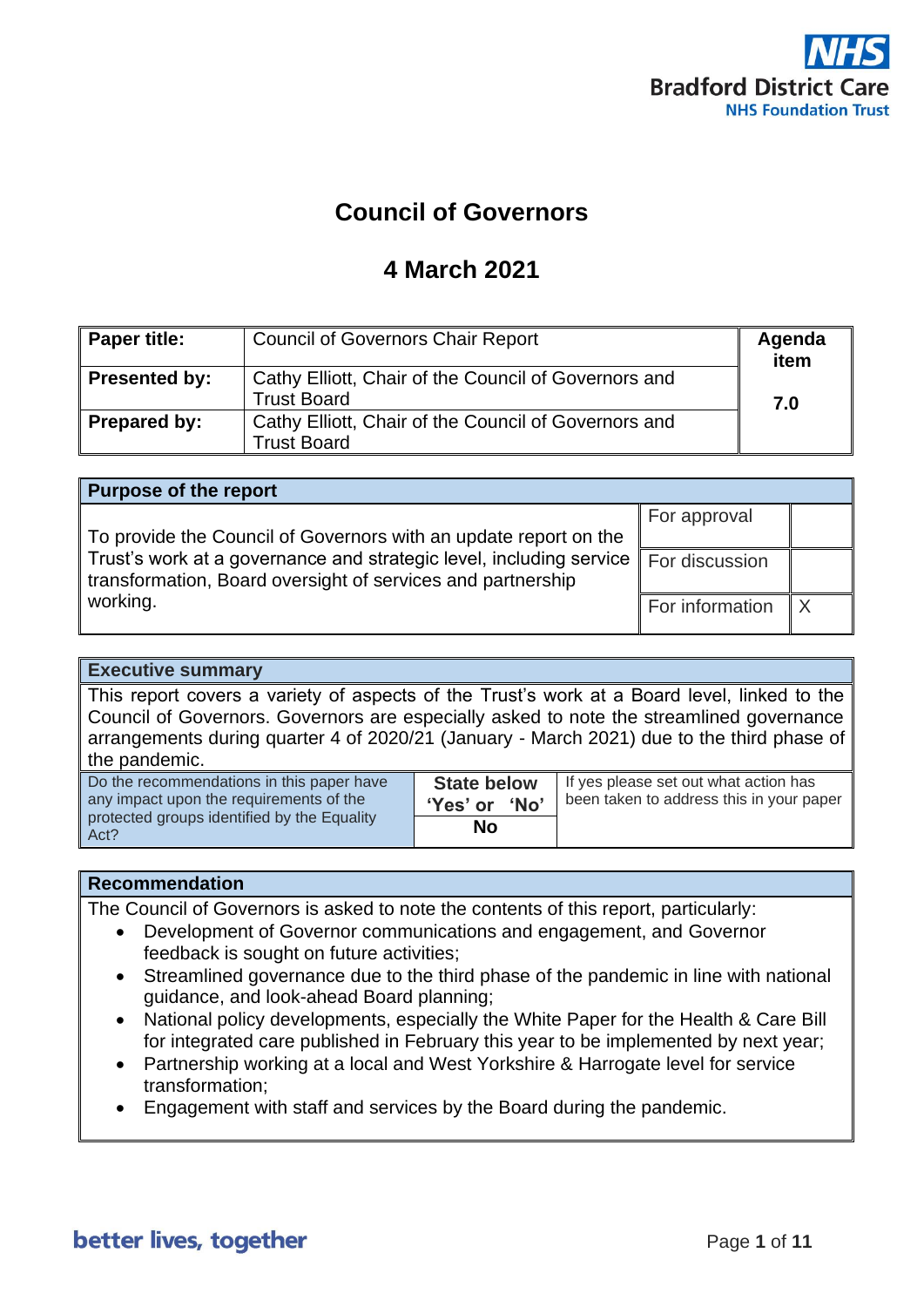

|                                                                          |                                              | <b>Strategic vision</b><br>Please mark those that apply with an X    |                                                                |                            |
|--------------------------------------------------------------------------|----------------------------------------------|----------------------------------------------------------------------|----------------------------------------------------------------|----------------------------|
| <b>Providing</b><br>excellent quality<br>services and<br>seamless access | <b>Creating the</b><br>best place to<br>work | <b>Supporting</b><br>people to live<br>to their fullest<br>potential | <b>Financial</b><br>sustainability<br>growth and<br>innovation | Governance<br>and well-led |
|                                                                          |                                              |                                                                      |                                                                |                            |

|             |                  | <b>Care Quality Commission domains</b> |        |                 |
|-------------|------------------|----------------------------------------|--------|-----------------|
|             |                  | Please mark those that apply with an X |        |                 |
| <b>Safe</b> | <b>Effective</b> | <b>Responsive</b>                      | Caring | <b>Well Led</b> |
|             |                  |                                        |        |                 |
|             |                  |                                        |        |                 |

| <b>Relationship to the Board</b><br><b>Assurance Framework</b><br>$\mathsf{I}(\mathsf{BAF})$ | The work contained with this report links to the following<br>strategic risk(s) as identified in the BAF:<br>Regulatory standards $-2.1$<br>System Working $-4.1$ and 5.2                                                                                                                                                                                                                                                                                                     |
|----------------------------------------------------------------------------------------------|-------------------------------------------------------------------------------------------------------------------------------------------------------------------------------------------------------------------------------------------------------------------------------------------------------------------------------------------------------------------------------------------------------------------------------------------------------------------------------|
| <b>Links to the Corporate Risk</b><br><b>Register (CRR)</b>                                  | The work contained with this report links to the following<br>corporate risk(s) as identified in the CRR:<br>2370 & 2437 in relation to responding to the<br>pandemic                                                                                                                                                                                                                                                                                                         |
| <b>Compliance and regulatory</b><br><b>implications</b>                                      | The following compliance and regulatory implications<br>have been identified as a result of the work outlined in this<br>report:<br><b>Well-Led Compliance</b><br><b>Foundation Trust Code of Governance</b><br><b>NHS Act</b><br>$\bullet$<br><b>Health and Social Care Act</b><br>$\bullet$<br>NHS England / Improvement Appraisal Framework<br>$\bullet$<br>for the Chair's and Non Executive Directors<br><b>Nolan Principles</b><br>$\bullet$<br><b>Provider Licence</b> |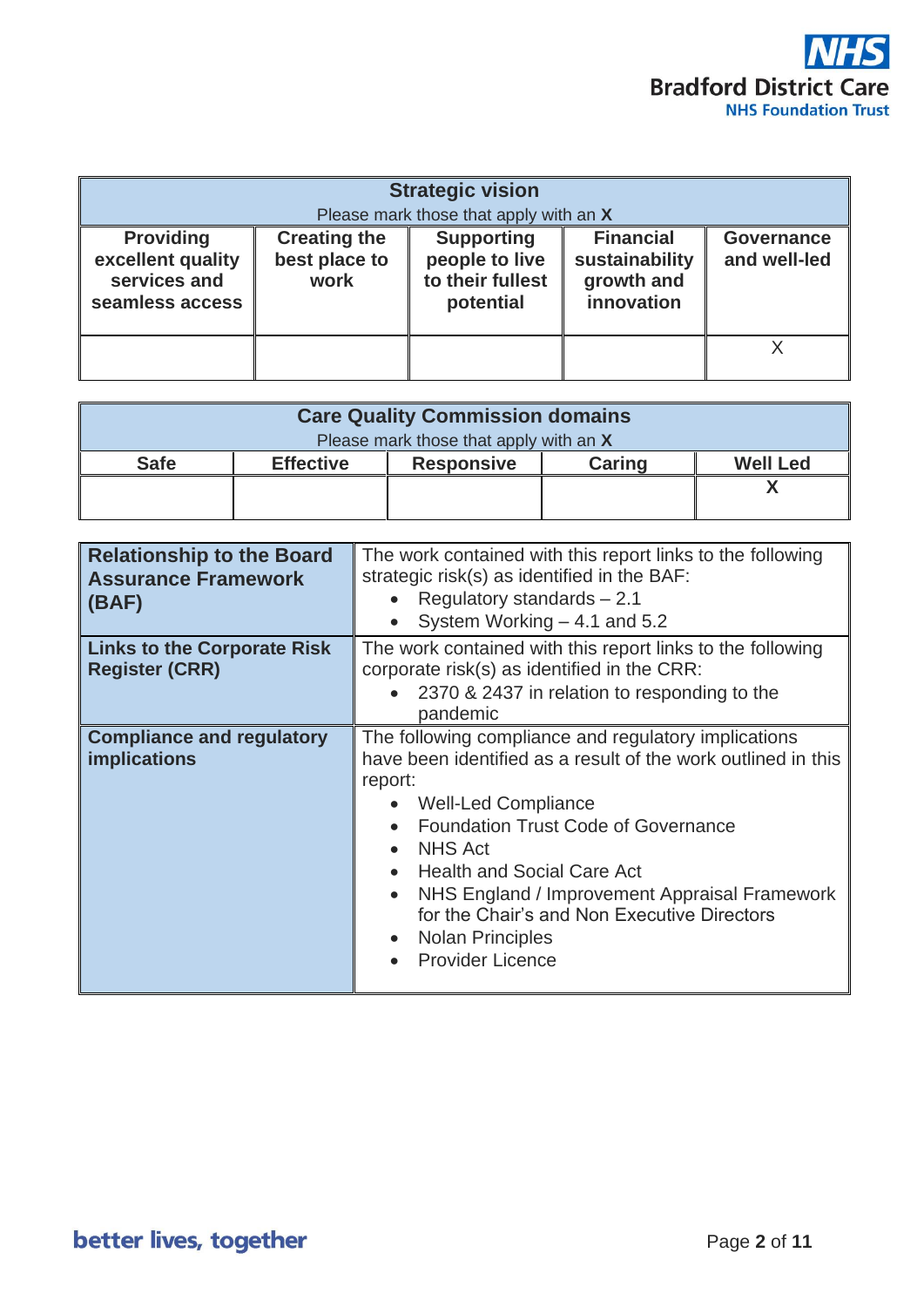

# **Meeting of the Council of Governors**

# **4 March 2021**

# **Chair of the Council of Governors Report**

**I want to thank all of our staff who continue to work in exceptional times**, responding to the pandemic, including our Chief Executive and Executive team, and in addition working on the planning and delivery of Covid vaccination programmes for our workforce and the local community.

### **Working with Governors**

Communications activity with the Council of Governors (CoG) has been adapted since January this year, following agreement to develop communications to Governors at the last Council of Governors (CoG) meeting on 3 December 2020. This includes continuation of virtual sessions and meetings which gain engagement from around 50% of the CoG's members, and the weekly e-newsletter being moved to monthly to increase engagement.

CoG communications and engagement this quarter includes:

- One off e-bulletin on 15 January due to 'lockdown 3', including an update on our response to the pandemic and vaccination programme information;
- New monthly e-newsletter to go out after each Board meeting with the first one issued in early February;
- Staff Governor Focus Group discussion with the Chair and Chief Executive on 2 February;
- Open House virtual Governor session on 4 February, 4pm 5pm, on our response to the pandemic (originally planned for the Quality Report which will be postponed);
- Staff Governor involvement in the weekly Executive Broadcast to the whole staff team on 23 February to promote the role of a Staff Governor in the lead up to Governor elections. (Thanks to Abdul Khalifa, Linzi Maybin and Pamela Shaw for joining);
- CoG meeting on 4 March, 3pm 6pm.

The Lead and Deputy Lead Governors are regularly kept informed by me as Trust Chair of the Trust's response to the pandemic and other priority items.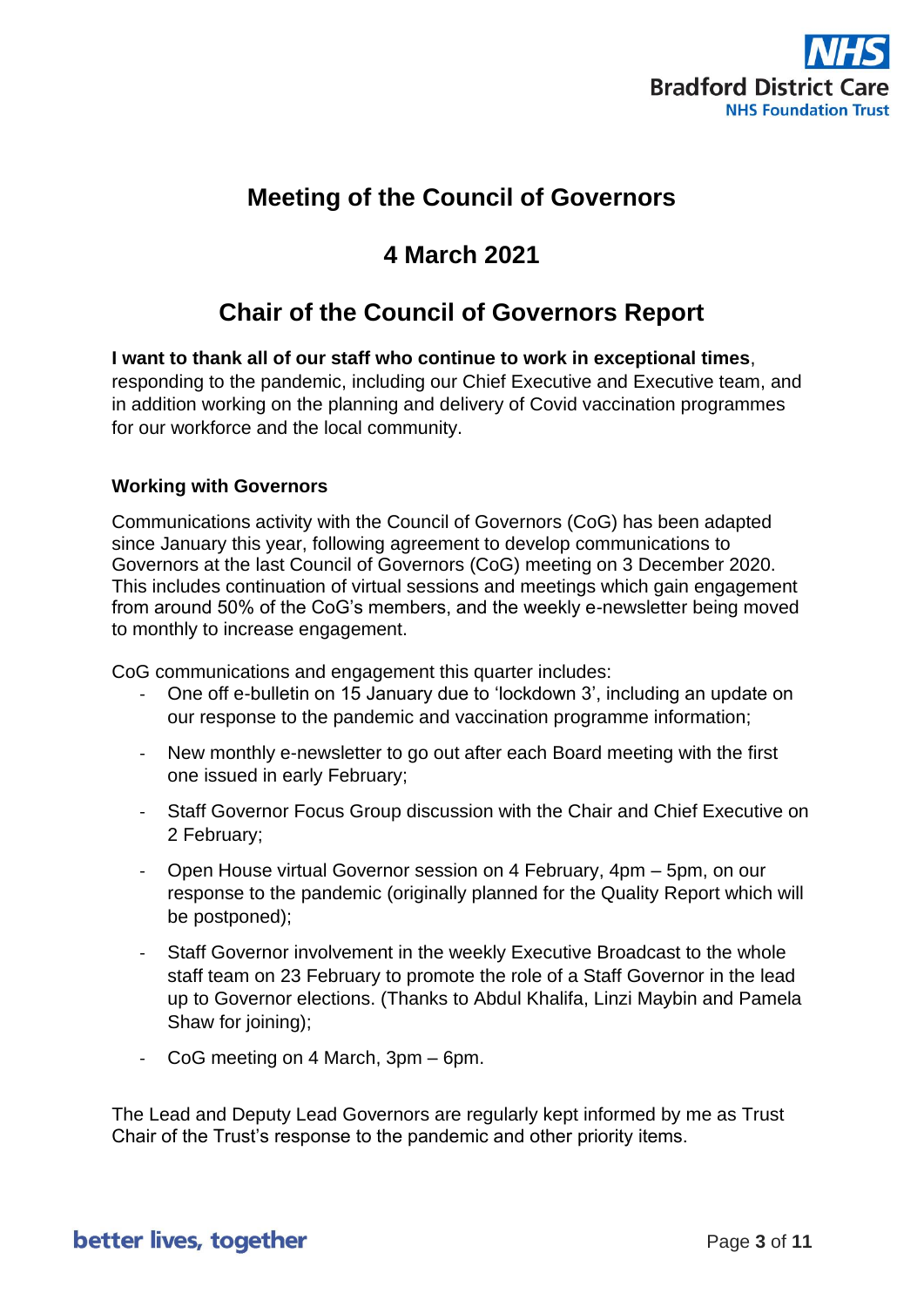

#### *Views from Governors are welcomed on how the adapted communications are being received to inform our activities into spring/summer this year.*

*The next Governor Open House virtual session is planned for 22 April, and suggestions from Governors are welcomed for topics for this and other Open House sessions, such as the Quality Report*. We aim to continue to hold virtual Open House sessions on pre-agreed topics in between CoG meetings to ensure a two-way engagement and learning between the Trust and Governors.

Recruitment for new Governors will take place this month, and further information on plans is available in a separate report for this CoG meeting, including a digital/social media campaign with Just R Ltd; thanks to those Governors who are sharing their stories for the digital campaign. I wanted to particularly take the opportunity to thank those Governors who will be steeping down and retiring this year for their service to the Trust and their constituents over many years, and we hope we can continue to work with you in a variety of ways in the future, including via our Lynfield Mount capital campaign in future.

## **Strategic**

### **Review of Governance for Quarter 4 of 2020/21 due to the Pandemic**

The Trust has slimmed-down its governance activity during this quarter 4 of 2021/22 (January March) due to the Trust's required increased response to the pandemic, beginning with 'lockdown 3' on 5 January, and particularly the Trust's role in the COVID-19 vaccination programme delivery, including the hosting and delivery of Bradford & Craven's community vaccination site. The slimmed-down governance includes the postponement of some Board-related Committees and reduced agendas for others. This is in line with national guidance that was released in Spring 2020 to support the NHS response to the pandemic, which outlined the essential Committee's that would be required to continue, and that organisations could form a General Purpose Committee, which merged standing Board Committees together on a temporary basis. Any urgent issues that would normally have been included in postponed Committees will be picked up under the COVID-19 updates at Board. Board meetings during Quarter 4 of 2020/21 will still take place as planned, though slimmed down in terms of timings and agenda, focusing on priority items. The Management of Deferred Items Log will continue to provide oversight on any items that have been temporarily deferred from the pre-agreed Work Plan.

Any exceptional Board-related meetings required due to the Trust's emergency response to the pandemic this quarter will reference and link with the Trust's Constitution, such as ad hoc Board Assurance Group meetings.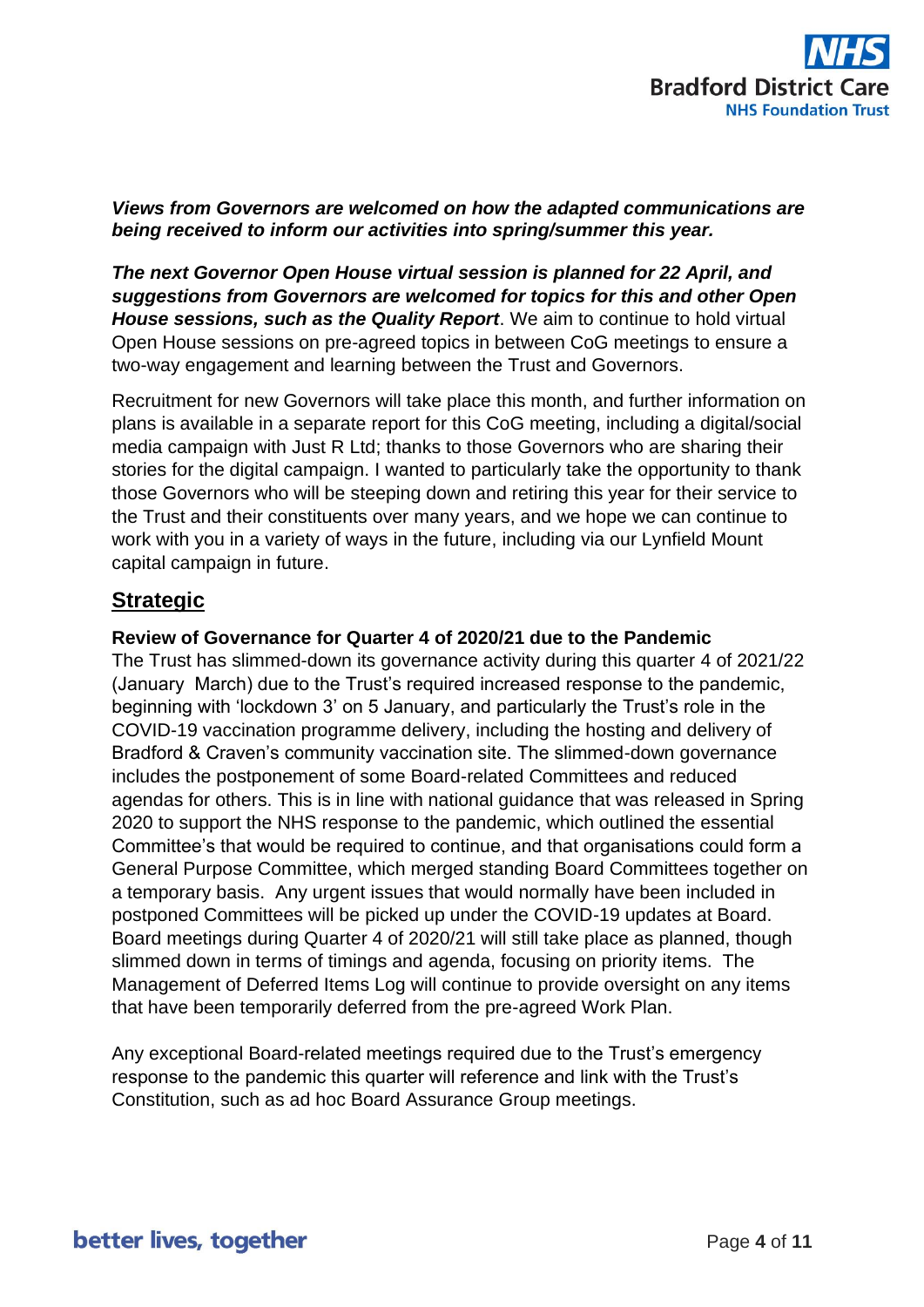

### *The Council of Governors is asked to note the streamlined Board related Committee work for this Quarter 4 (January – March 2021) as outlined in this section and reported to Public Board in January 2021, observed by Governors.*

|                                           |                      | Slimmed-Down Board Committee Activity in Quarter 4 of 2020/21 |                            |                            |                                             |
|-------------------------------------------|----------------------|---------------------------------------------------------------|----------------------------|----------------------------|---------------------------------------------|
| <b>Standard</b>                           | January              | <b>February</b>                                               | <b>March</b>               | <b>April</b>               | <b>Comments</b>                             |
| <b>Committees</b>                         |                      |                                                               |                            |                            |                                             |
| <b>Audit</b>                              |                      | Meeting to take                                               |                            | Meeting to take            | Audit Committee to                          |
| <b>Committee</b>                          |                      | place as<br>planned - FBIC                                    |                            | place as<br>planned - FBIC | continue to meet as<br>planned.             |
|                                           |                      | members invited                                               |                            | members invited            |                                             |
| <b>Charitable</b>                         |                      | (planned                                                      |                            | Moved to April,            | <b>Charitable Funds</b>                     |
| <b>Funds</b>                              |                      | meeting to be                                                 |                            | potentially in a           | postponed until                             |
| <b>Committee</b>                          |                      | postponed until                                               |                            | <b>Joint Committee</b>     | Quarter One of                              |
| (CFC)                                     |                      | April)                                                        |                            |                            | 2021/22                                     |
| <b>Workforce &amp;</b>                    |                      |                                                               | (Planned                   | Moved to April,            | W&E meets two to                            |
| <b>Equality</b>                           |                      |                                                               | meeting to be              | potentially in a           | three times a year and                      |
| (W&E)                                     |                      |                                                               | postponed                  | Joint Committee            | this is its second year                     |
|                                           | (FBIC                |                                                               | until April)<br>FBIC to be | FBIC to be                 | of operation.                               |
| Finance,<br><b>Business &amp;</b>         | postponed            |                                                               | arranged                   | arranged                   | FBIC postponed until<br>March/April with    |
| <b>Investment</b>                         | with a new           |                                                               | (subject to the            | (subject to the            | increased reporting to                      |
| <b>Committee</b>                          | Finance              |                                                               | planning                   | planning                   | Board from January                          |
| (FBIC)                                    | Report to the        |                                                               | guidance                   | guidance being             | 2021 onwards.                               |
|                                           | Board)               |                                                               | being issued)              | issued)                    | <b>Planning Guidance</b>                    |
|                                           |                      |                                                               |                            |                            | deferred currently.                         |
| <b>Mental Health</b>                      | To take place        |                                                               | Joint QSC &                |                            | 'Closed cultures' a                         |
| Legislation                               | combined             |                                                               | MHLC to be                 |                            | focus for quarter 4.                        |
| <b>Committee</b>                          | with                 |                                                               | scheduled                  |                            | Learning gained to be                       |
| (MHLC)                                    | postponed            |                                                               |                            |                            | adopted in the quarter.                     |
|                                           | QSC on 21<br>January |                                                               |                            |                            |                                             |
| <b>Quality &amp;</b>                      | Cancelled on         |                                                               | Joint QSC &                |                            | QSC moving to a                             |
| <b>Safety</b>                             | 11 January &         |                                                               | MHLC to be                 |                            | monthly format. CQC                         |
| <b>Committee</b>                          | combined             |                                                               | scheduled                  |                            | action plan to be a                         |
| (QSC)                                     | with MHLC            |                                                               |                            |                            | focus for quarter 4.                        |
|                                           | on 21                |                                                               |                            |                            | Learning gained to be                       |
|                                           | January              |                                                               |                            |                            | adopted in the quarter.                     |
| <b>Nominations</b>                        |                      |                                                               |                            |                            | Will continue to be                         |
| and                                       |                      |                                                               |                            |                            | scheduled as required                       |
| <b>Remuneration</b><br><b>Committee's</b> |                      |                                                               |                            |                            | to support Board<br>recruitment and         |
|                                           |                      |                                                               |                            |                            | appointments.                               |
| <b>Incident</b>                           |                      |                                                               |                            |                            |                                             |
| <b>Response</b>                           |                      |                                                               |                            |                            |                                             |
| <b>Gold</b>                               | Moved from           | Meeting twice                                                 | Meeting twice              | Meeting twice              | Gold Command to                             |
| <b>Command</b>                            | meeting once         | weekly, subject                                               | weekly,                    | weekly, subject            | escalate items to                           |
|                                           | a week last          | to review                                                     | subject to                 | to review                  | <b>Committees or Board</b>                  |
|                                           | month to             |                                                               | review                     |                            | on a case by case                           |
|                                           | twice a week         |                                                               |                            |                            | basis                                       |
| <b>Ethics</b><br><b>Committee</b>         |                      | Reinstated for<br>Vaccination                                 |                            |                            | Review in early 2021<br>of Ethics Committee |
|                                           |                      |                                                               |                            |                            | decisions in spring                         |

### **Bradford District Care NHS Foundation Trust Slimmed-Down Board Committee Activity in Quarter 4 of 2020/21**

# better lives, together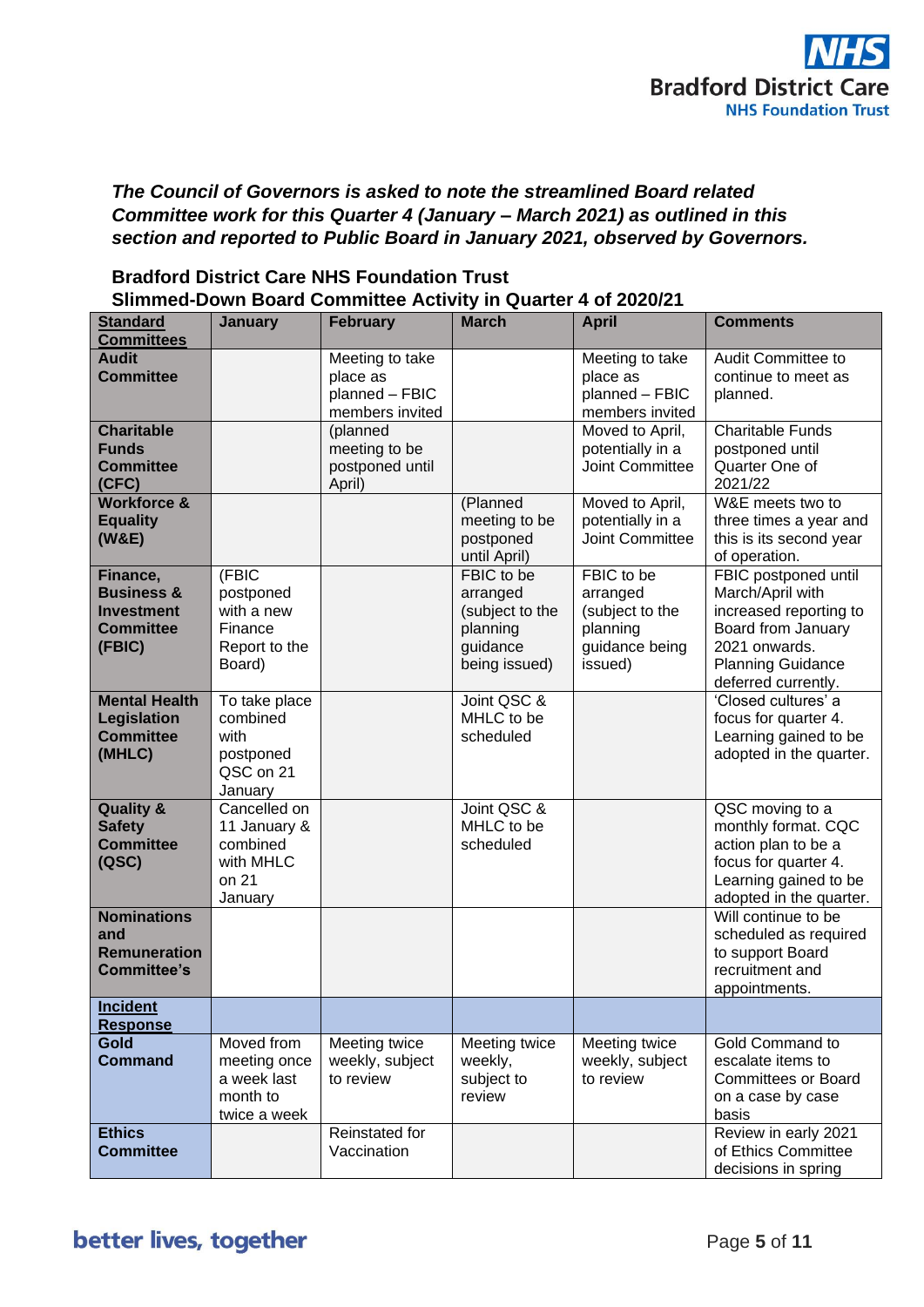

| 2020<br>-<br>Gold<br>าาจmme –<br>via<br>л<br>Command<br><b>JAN</b><br>. |
|-------------------------------------------------------------------------|
|-------------------------------------------------------------------------|

During this time Non Executive Directors (NEDs) will continue in the governance role of scrutiny, challenge and support, being the critical friend to the Board and Trust. Therefore NEDs will only join Gold Command if essential due to priority agenda items linked to NED remits, and I will continue to join Gold Command as Trust Chair to connect and broker between Executives and NEDs, alongside our Chief Executive during the pandemic, supporting our Unitary Board functions. NEDs will be kept informed of the Trust's response to the pandemic in this third phase via regular vbriefing sessions with the Chief Executive and me, continuing to receive the Gold Command report, and be briefed by email and virtually on specific topics, such as the Covid vaccine roll-out, as required.

### **Ethics Committee**

The Ethics Committee met on 12 February 2021 for the first time since May 2020, continuing with its purpose as a governance forum for the pandemic to deal with ethical dilemmas when required. The Committee was set up in March 2020, including Executives, Non Executives and the Lead Governor due to her role and expertise in this field. The Committee was originally required for the short-term to deal with immediate dilemmas posed by the pandemic. The Trust's Gold Command structure has continued to operate since March 2020 and has oversight of the implementation of decisions made by the Committee. The Board considered at its Private Board meeting on 25 February the outcome of the last Ethics Committee meeting and supported a proposal for the Ethics Committee's future way of operating now the pandemic is a medium-term reality linked to the Trust's business as usual services and enhanced governance framework. The new approach will be with a new assurance group for ethics of Board members with a definite link with the Trust's QSC and separate involvement of stakeholders in a group. The Medical Director will contact the Lead Governor on her involvement in future in our ethical work due to her role and expertise. The Chief Executive and I as Chair will step out of the Ethics Committee for oversight purposes.

### **Look-Ahead Board Planner and Changing Board schedule**

A look-ahead Board Planner is currently being finalised and will be brought to Public Board next month to address this current quarter of streamlined governance and plans for the 2021/22 financial year from April 2021 onwards. This proactive work aims to manage for the Board priority items during the pandemic, deferred items since the start of the pandemic, annual statutory reporting requirements, good governance activity against the Well-Led framework, and strategic development and delivery. Once finalised the look-ahead Board Planner will inform Board Committee look-ahead meeting planners from April this year.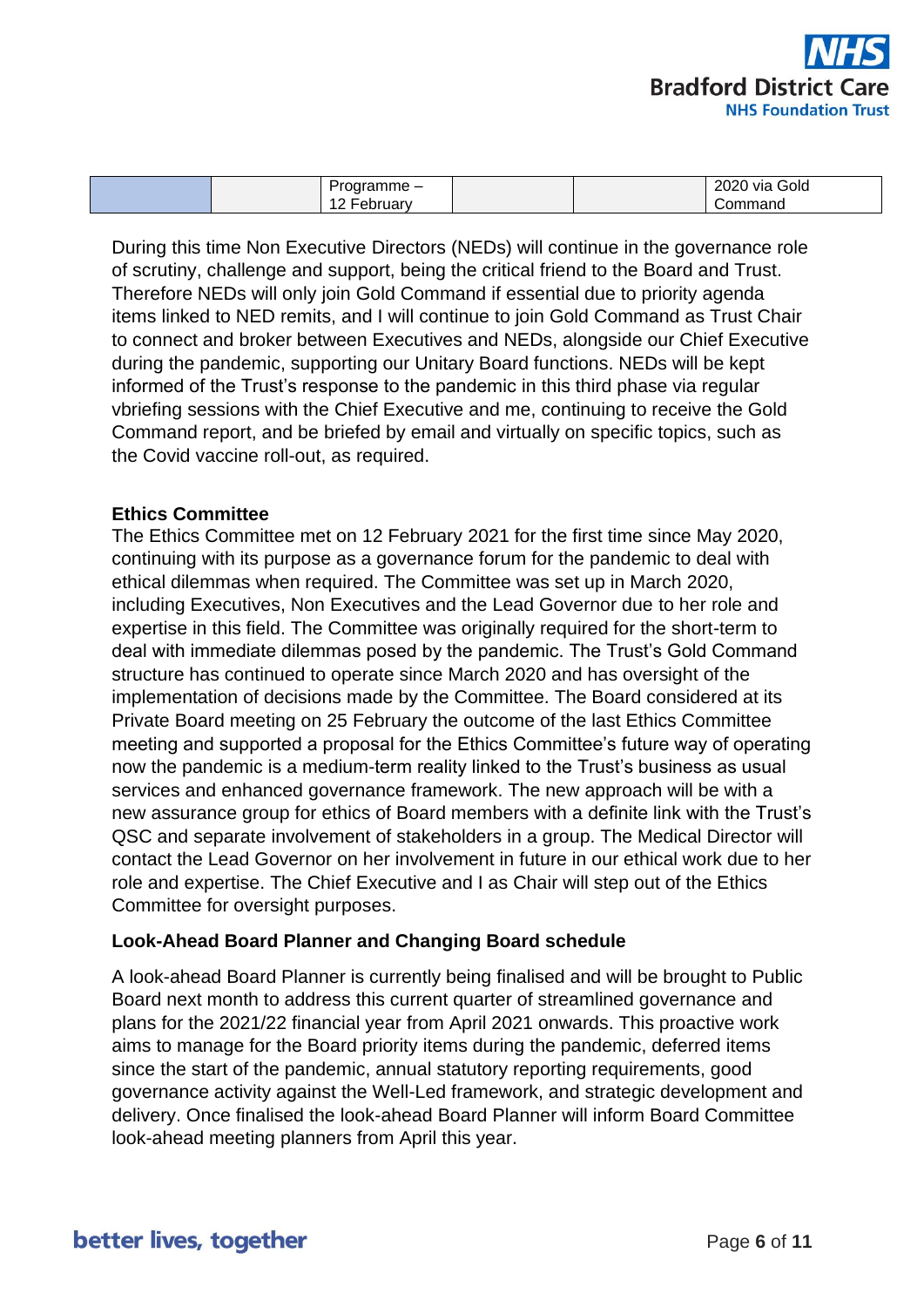

### **NHS Legislative Changes via a Health and Care Bill**

On 11 February 2021 the Department of Health and Social Care formally published a White Paper setting out legislative proposals for a Health and Care Bill. Entitled "Integration and Innovation: working together to improve health and social care for all," the White Paper particularly states "at the heart of the changes being taken forward by the NHS and its partners, and at the heart of our legislative proposals, is the goal of joined up care for everyone in England. Instead of working independently every part of the NHS, public health and social care system should continue to seek out ways to connect, communicate and collaborate so that the health and care needs of people are met." As Chair I am a member of the NHS Provider's Bill Reference Group for members to contribute to NHSP's response nationally, sharing the Trust and our system's experience. As stated at the January 2021 Public Board meeting, the Trust responded on 8 January 2021 to the consultation in advance of the White Paper's publication, alongside health and social care organisations across the country, including the Local Government Association.

The White Paper states that the "NHS and local authorities will be given a duty to collaborate with each other." The Trust has been designing and piloting integrated care systems in partnership since 2019 locally, including with Bradford Council, and in West Yorkshire & Harrogate which aligns with much of the White Paper's proposals.

The Government's White Paper on Integration and Innovation in health and social care is available here: [Integration and Innovation: working together to improve health](https://assets.publishing.service.gov.uk/government/uploads/system/uploads/attachment_data/file/960548/integration-and-innovation-working-together-to-improve-health-and-social-care-for-all-web-version.pdf?utm_campaign=545829_Legislative%20proposals%20for%20a%20health%20and%20care%20bill&utm_medium=email&utm_source=NHS%20Providers%20%28Policy%20and%20networks%29&Organisation=Bradford%20District%20Care%20NHS%20Foundation%20Trust&dm_i=52PX,BP5X,13C9H8,1C8J8,1)  [and social care for all \(publishing.service.gov.uk\)](https://assets.publishing.service.gov.uk/government/uploads/system/uploads/attachment_data/file/960548/integration-and-innovation-working-together-to-improve-health-and-social-care-for-all-web-version.pdf?utm_campaign=545829_Legislative%20proposals%20for%20a%20health%20and%20care%20bill&utm_medium=email&utm_source=NHS%20Providers%20%28Policy%20and%20networks%29&Organisation=Bradford%20District%20Care%20NHS%20Foundation%20Trust&dm_i=52PX,BP5X,13C9H8,1C8J8,1)

## **Outcomes Focused**

### **Well-Led Review**

The next phase of work continues to fully meet the Care Quality Commission (CQC) Well-Led framework and a CQC review of Well-Led and CQC domains next month via the CQC's new transitional framework. Work has included an evidence log and Trust action plan, set against the Well-Led Key Lines of Enquiry (KLOEs). An update on this work will be presented to Public Board in March 2021. The Lead and Deputy Lead Governors are being kept informed of this work. Further information on Well-Led is available here: [NHS England » Well-led framework](https://www.england.nhs.uk/well-led-framework/)

### **Board approval of Covid Vaccination Programmes**

The Board during January and February this year reviewed plans, approved virtually and ratified at Board meetings the plans and delivery for the Trust's workforce Covid vaccination programme and new Covid Community Vaccination Centre (CVC) at Jacob's Well which opened on 1 February this year. This governance process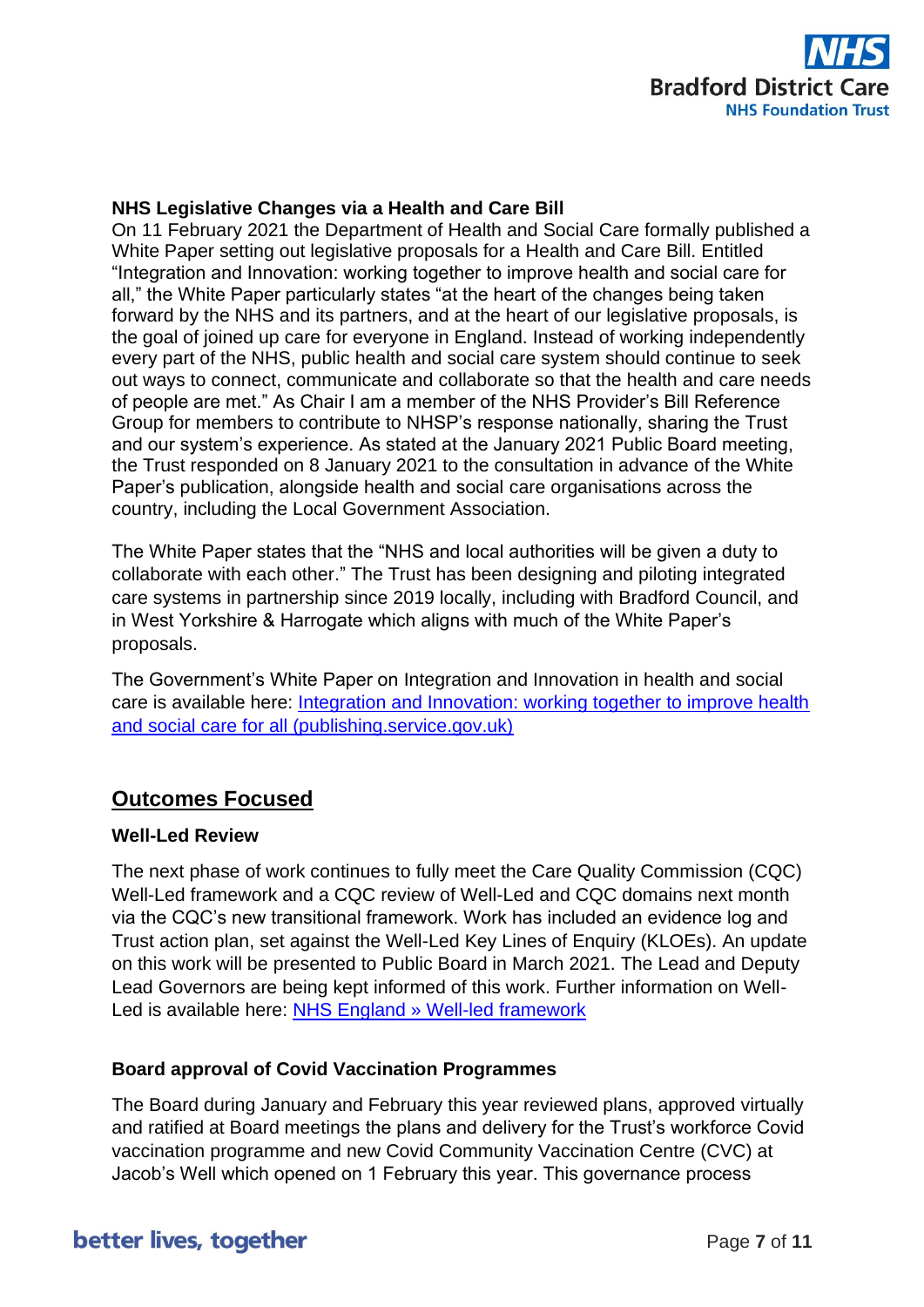

gained assurance on plans for both programmes which were ratified at the next Board meeting. An ad hoc Board Assurance Group met to review plans for the CVC at Jacob's Well on 25 January with reference to and link with the Trust's Constitution for an emergency response due to the pandemic.

## **Partnerships**

### **Local**

The Trust is actively working with local health and social care system partners on developing **Act as One** as a way of collectively working on health care pathways across Bradford & Craven. Board members have been invited to attend an Act as One virtual event on 19 March 2021 to be updated on local partnership work, alongside their equivalent Board peers from other NHS trusts, the Local Authority, local Primary Care Networks (PCNs), voluntary & community sector (VCS) and Clinical Commissioning Group (CCG). Information on Act as One is here: <https://www.bradfordhospitals.nhs.uk/working-with-our-partners/>

The Trust continues to work in partnership with PCNs of GPs on the **Community Collaborative pilot** which will be developed into a Business Plan with light touch governance arrangements later this year, slightly delayed due to the pandemic. Governors views were taken on board at the 29 September 2020 virtual focus group with the Trust and local PCN, Bradford Care Alliance, and Governors will be engaged on next steps for the Community Collaborative at the appropriate time.

As Trust Chair I am working with the Chief Executive and Director of Corporate Affairs on engaging with a small group of key external stakeholders, such as elected officials, on the delivery of the new Jacob's Well Covid Community Vaccination Centre (CVC) from March this year. This will begin with me as Trust Chair **hosting a visit to Jacob's Well CVC for the Leader of Bradford Council** next month.

On 18 January this year the Chief Executive, Deputy Chair and I met with the Vice Chancellor and senior leaders of **Bradford University,** including John Bridgeman, Deputy Vice Chancellor for Research & Engagement and Trust Partner Governor. The meeting introduced our new Chief Executive and explored ways of working together on workforce strategies, including developing student placements, and research & development from this year. We agreed in principle for the Trust to become a strategic partner of the University and the content of this partnership will be brought to Board and CoG by the summer with a potential Board to Board session taking place by then, rescheduled from last November.

In response to the third phase of the pandemic, a forum of partners across faithbased, voluntary and public organisations has been co-ordinated by the office of Bradford Council's Chief Executive to design and launch in January this year a **No Child Cold Bradford District Campaign.** The campaign will support around 21,000 school aged children and young people in fuel poverty and affected by school closures (about 21% living locally) into next month. The Trust has engaged and supported the campaign via the Trust's place-based Act as One children & young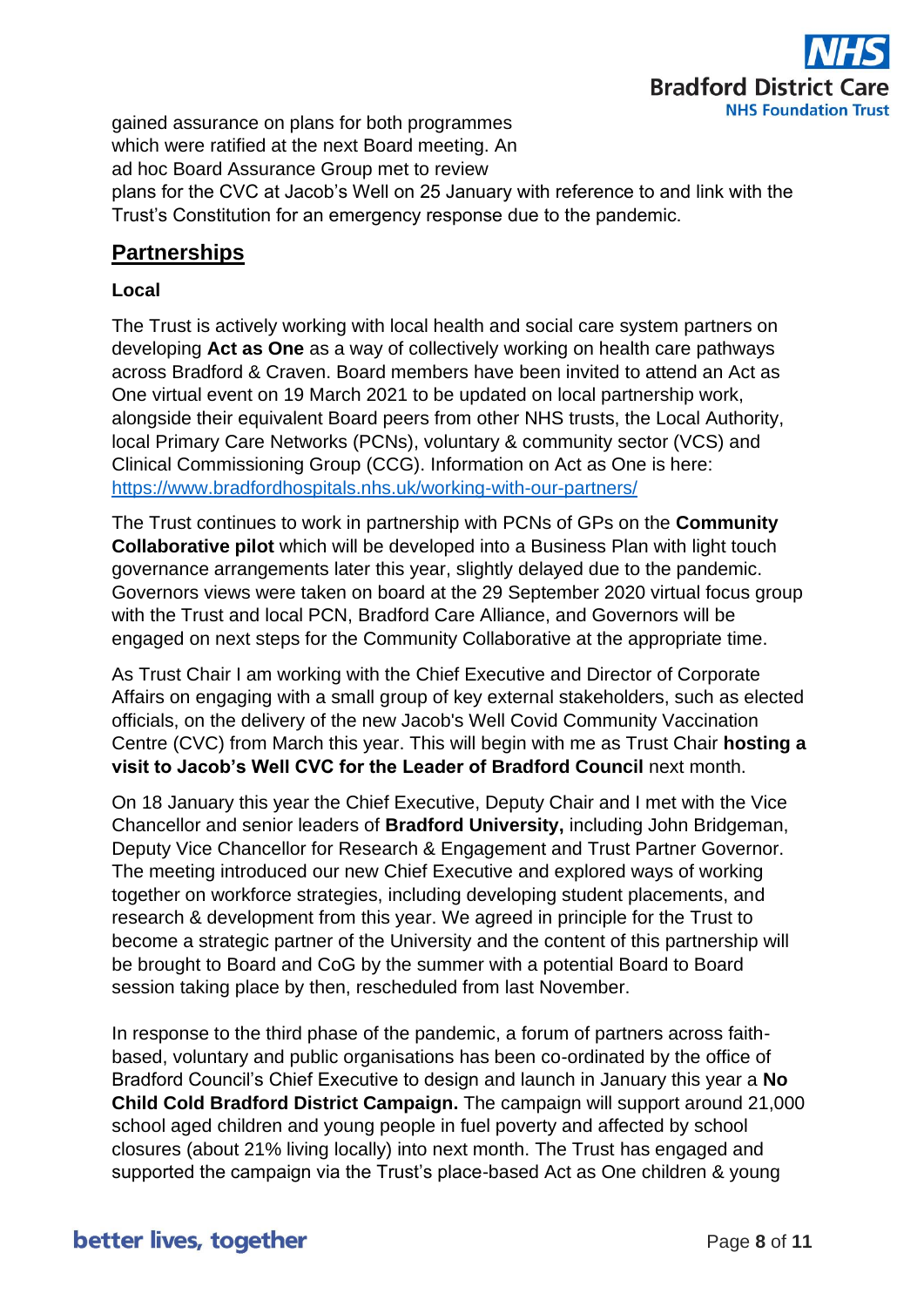

people's programme, overseen by our Medical Director, backed by the Trust's Chief Executive and me as Trust Chair.

### **West Yorkshire & Harrogate (WY&H) Integrated Care System (ICS)**

### **Information on the ICS is here:** [West Yorkshire and Harrogate Partnership :: About](https://www.wyhpartnership.co.uk/about)  [us \(wyhpartnership.co.uk\)](https://www.wyhpartnership.co.uk/about)

The **WY&H Committees in Common (CinC) as a Provider Collaborative** for four NHS trusts, including BDCFT, delivering mental health, learning disability and autism services, met on 21 January 2021. This meeting was reported via an update to Public and Private Board in January 2021, and to Private Board in February 2021 with meeting minutes on service transformations across the four trusts planned from spring/summer this year. For the first time a new style Triple-A report will be shared in the March 2021 Board meeting in Public as part of a new emerging common way of assurance reporting across the four trusts in the Provider Collaborative from CinC, introduced and encouraged by BDCFT.

The WY&H ICS has responded on behalf of all partners from the NHS, PCNs, VCS, CCGs and Local Authorities across the area on the NHS England/Improvement (NHSE/I) consultation on building stronger and effective integrated care which ran between November and early January this year. The ICS team is currently reviewing the White Paper from Government on the proposed Bill, entitled "Integration and Innovation: working together to improve health and social care for all" and how its proposals align with the WY&H ICS which is one of the few well-established ICS in the country, alongside Greater Manchester. The Trust is engaged with a number of ICS forums on this matter and a variety of transformations, including via the next quarterly WY&H ICS Board meeting on 2 March 2021 which the Chief Executive and I as Trust Chair will attend.

### **National**

Via my engagement with **NHS Confederation** (Confed), a virtual briefing took place between our Chief Executive, Chief Operating Officer, KPO team, NHS Confed and me on 5 January this year to share our Community Collaborative pilot practice with PCNs and VCS partners. NHS Confed will engage with the Trust throughout the development of the Collaborative for learning, and NHS Confed aim to create a national case study of the Collaborative to demonstrate best practice.

I also arranged with NHS Confed a **virtual visit to Bradford on 18 January this year for NHS Confed Chair Lord Victor Adebowale** with the Trust and Bradford Council; the Trust's Chief Executive and I attended, along with the Council's Leader. The purpose was to learn about local work in communities to tackle health inequalities, including the above Community Collaborative pilot and the Council's neighbourhood pilots. Again, this session aims to contribute to NHS Confed creating a national case study to demonstrate best practice.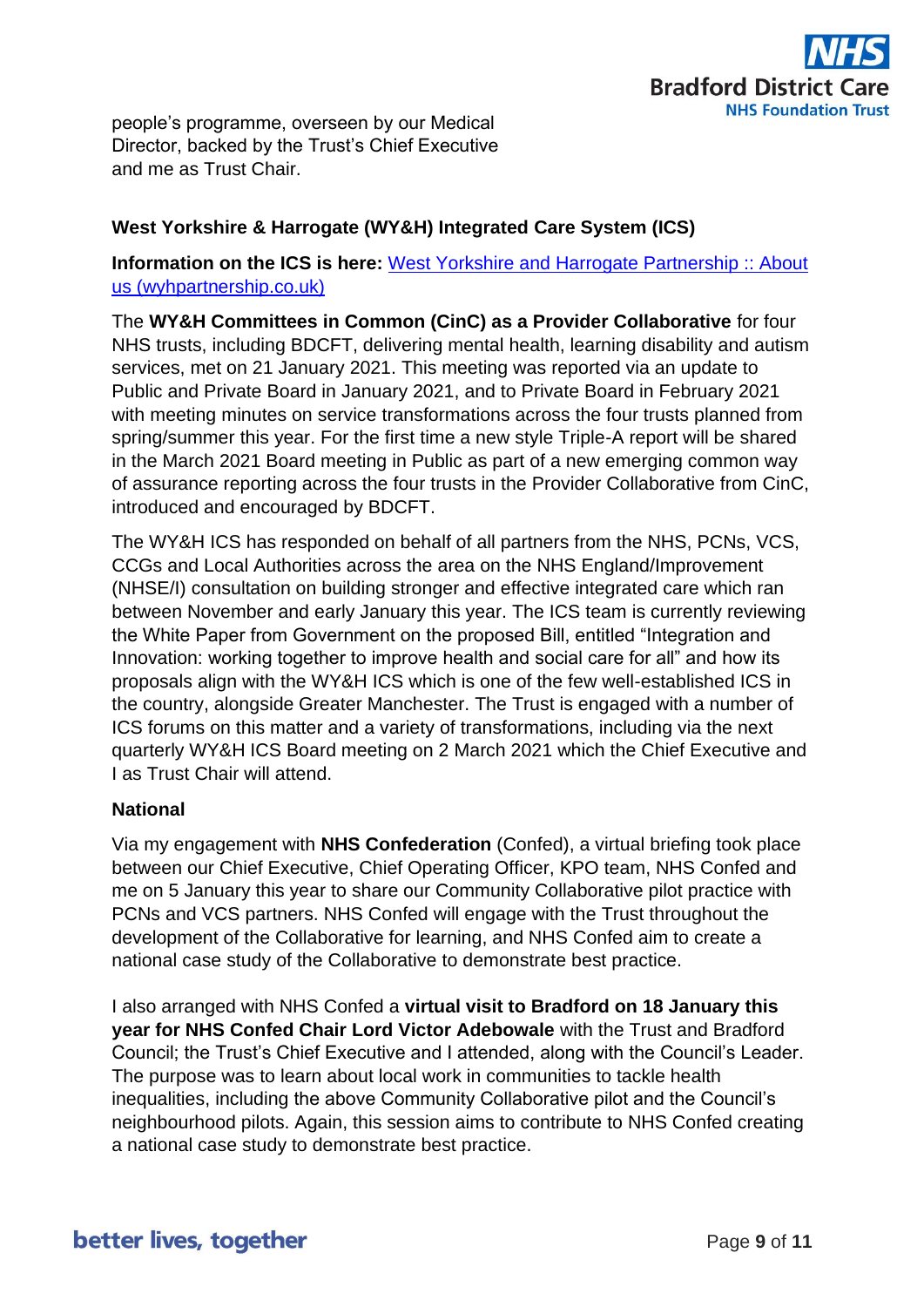

## **People**

### **Non Executive Director (NED) appraisals**

NED appraisals will take place in April/May this year and Governor feedback on NED performance during 2020/21 will be requested at that time via an electronic approach as piloted last year. As introduced in autumn 2019, all NEDs continue to report to each CoG meeting to profile their Committee assurance work and for Governors to hear directly from them about their engagement with the Trust at Board level.

### **Go See Visits**

Virtual Board level visits have taken place to services and staff groups since April last year, adapting due to the pandemic, leading to the creation of the Trust's new Go See approach approved at the November 2020 Board meeting.

Due to the third phase of the pandemic the Board's new Go See visits are being adapted for the early part of this quarter (January – March 2021), especially adapting to the Executive team's workload, though aiming to continue to ensure Board visibility. As an example, the Chief Executive and I have individually visited the COVID-19 CVC site at Jacob's Well virtually and in person as appropriate, following COVID-19 and PPE guidance if in person. Board engagement, especially for NEDs, will focus this quarter on: joining the workforce weekly Broadcasts mentioned below; attending virtual staff forms such as the Aspiring Cultures Network monthly meetings, including their AGM on 20 January this year, and the two-monthly Strategic Equality, Diversity and Inclusion, Accountability and Governance Group; alongside ad hoc virtual visits, as appropriate.

### **Director of Finance, Estates & Contracting**

Mike Woodhead commenced his role as Director of Finance, Estates & Contracting with the Trust on 1 February 2021, following an open recruitment process, including Governors, the completion of the Fit & Proper Persons Test, and approval by the Trust's Nominations and Renumeration Committees. Mike Woodhead has observed Board meetings since November 2020 and a full induction is being scheduled for him. This now concludes the orderly Board succession planning, giving consideration to diversity within the Board and skills mixing, through a robust recruitment process involving different stakeholders. I would like to take the opportunity to thank Claire Risdon and Susan Ince for undertaking their respective Interim Executive roles since October 2020, professionally covering the remit Director of Finance, Estates & Contracting.

### **Trust Executive Broadcasts**

The Chief Executive has led since last December the development of Executive live broadcasts via MS Teams for our workforce, especially due to the arrival of the COVID-19 vaccination programme. Broadcasts are a weekly occurrence on a Tuesday. The previous Friday Broadcast has been in place since summer 2020 and has been well-received by staff to have their concerns and queries addressed and the latest guidance shared live and are attended by 100 – 180+ staff each time.